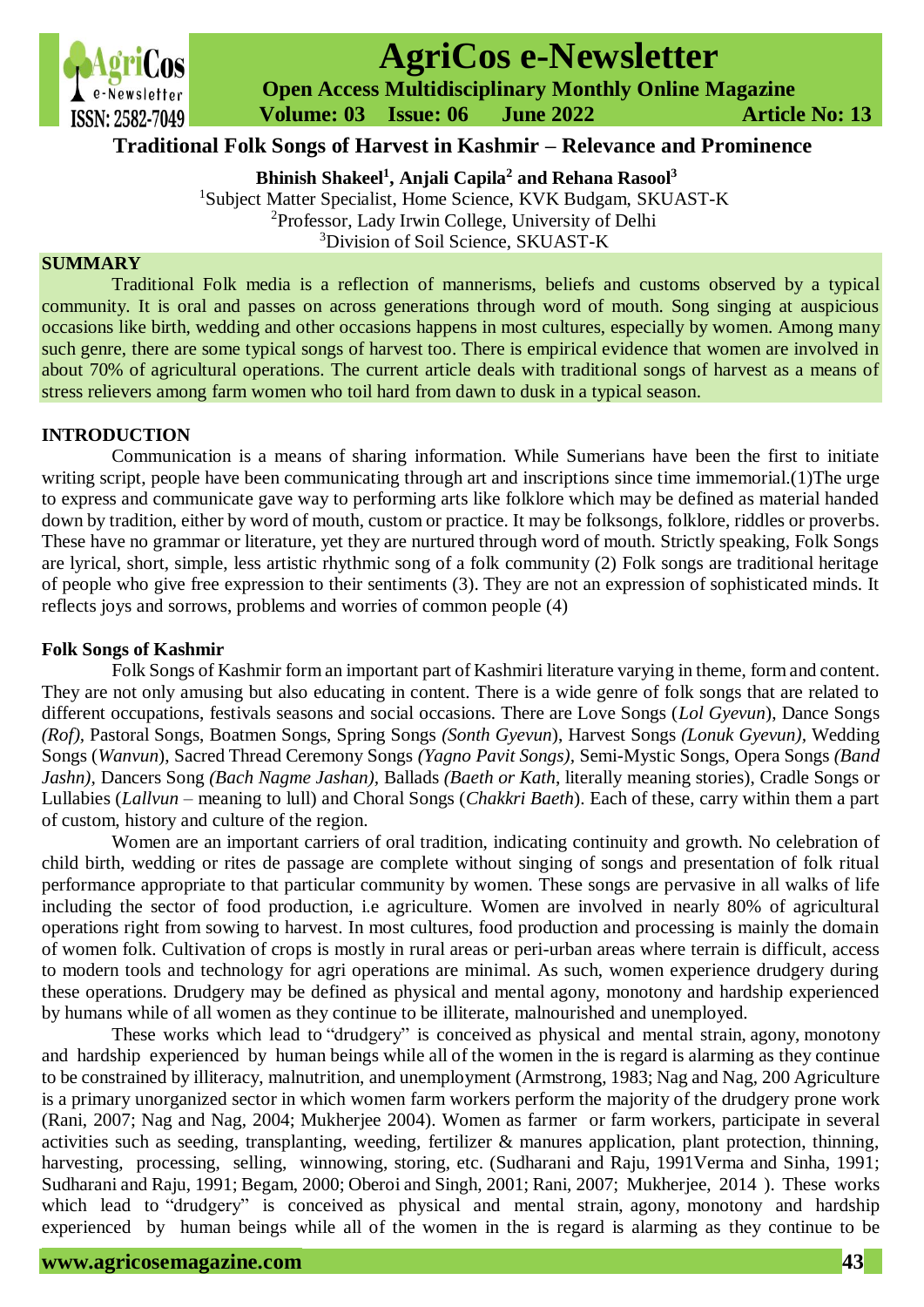constrained by illiteracy, malnutrition, and unemployment (Armstrong, 1983; Nag and Nag, 2004). Many believe that women's involvement in agricultural tasks and large is a source of heavy burden of drudgery on them (Verma and Sinha, 1991). The farmwomen perform agricultural tasks with the age-old traditional tools since gender friendly appropriate tools are either not available or insufficient in number or unawareness. Unsafe, hazardous, unhealthy and long hours of work with age-old traditional and cumbersome tools accelerate health related problems, especially among women farmers (Nag and Nag, 2004). Farmers/ farmwomen are not always aware of the improvements they could make by using scientific and technological knowledge. Thus, the attention of farmwomen was directed towards the women friendly improved farm tools (Gite and Singh, 2005; Nag and, 2004; AICRP, 2009; Anon, 2010; Patel et al., 2015). Farmwomen from the unorganized sector are vulnerable as new and improved technologies are inaccessible for them. It is imperative that they are exposed to these technologies and motivated to adopt the new technologies, which would help them to improve their quality of life (NRCWA, 2006).

Women are the backbone of agricultural work force because they perform more than 79% of farm activities. Farmwomen often lack education and information on the health hazards and habitually view pain as a normal part of work and seek care only when the condition becomes severe or disabling. Usually, they do not understand the association of a health problem with its source. Further, Women being over burdened with so much workload both on farm and at home; they usually neglect their health (Menon and Sheshadri, 2004). Some of the reasons responsible for Folk media such as folk songs play an important role in easing drudgery that affects women while at farm. There is a wide range of songs that are sung on field while sowing, transplanting, weeding, hoeing and harvest. These songs reflect their lives, beauty of the region and an innate sense of pride of belonging to the same. While there are inummerable spring and harvest songs some have been translated below to provide semblance of reflection of culture, tradition and practice.

#### *Song 1*

*Come my beloved, the spring of my life Revive the spring in my life There are pear blossoms all around The autumn breeze blows them gently to ground Behold! The gardener weeps at the sight For he toiled hard to nurture thee!*

*Apple blossoms all around The autumn breeze blows them gently to ground Behold! The gardener weeps at the sight For he toiled hard to nurture thee! Come my beloved, the spring of my life Revive the spring in my life…*

#### *Song 11*

*God knows I couldn't bear the separation I tread the mountains and hills all this while All by myself I bore this pain Alone I suffered the misery! Gradually, everything I forgot But I just couldn't let go of your memory I had long forgotten myself Look who remind me of this tale!*

*Weeping to my sorrow, the blossoms ask of me Why are you alone away from beloved The autumn breeze soothed me-Just when in revealed my agony!*